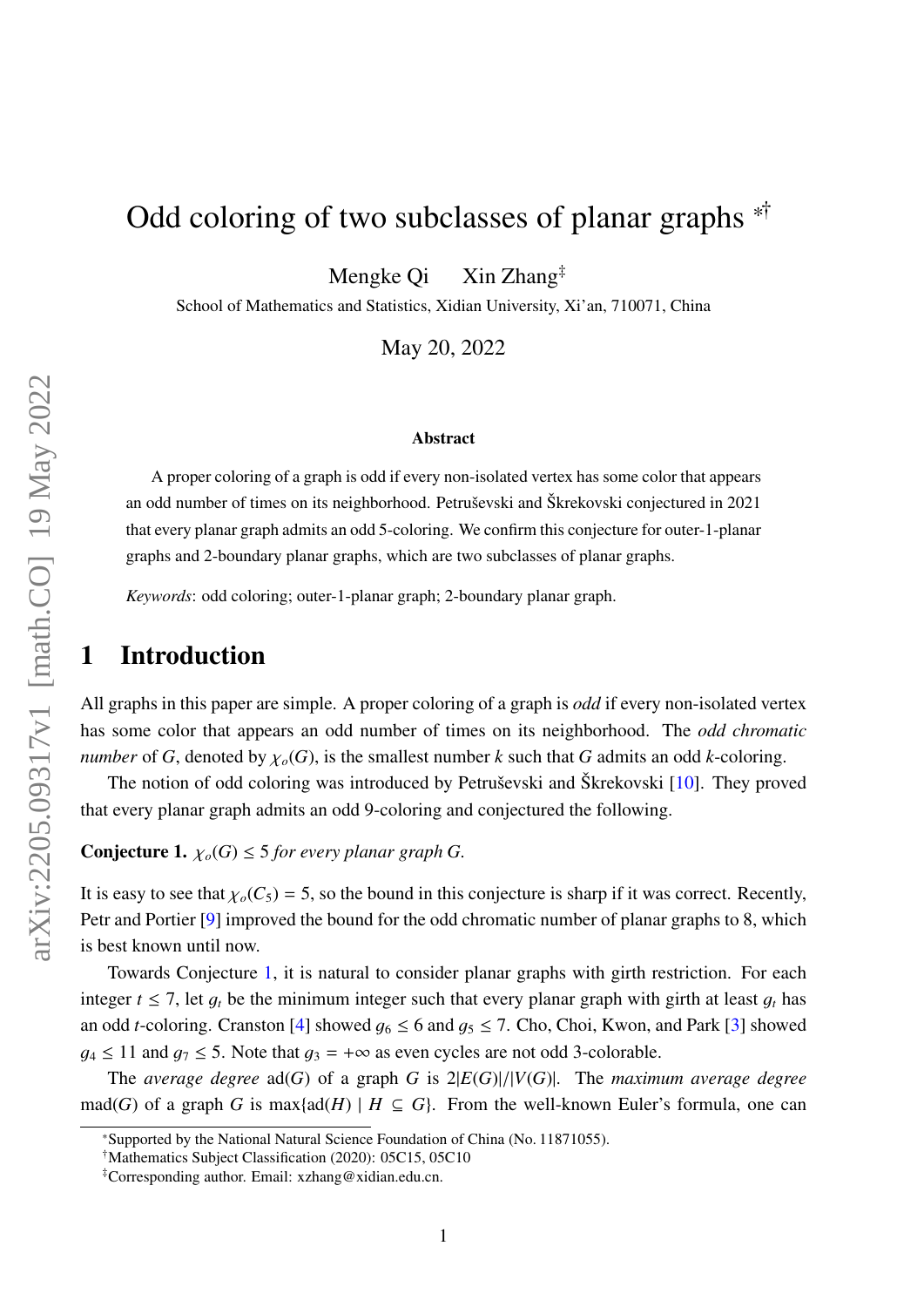conclude that mad( $G$ ) < 2g/( $g - 2$ ) for every planar graph G with girth at least g. So a natural way to generate the above results on planar graphs with girth restriction is to investigate the same problem for graphs with bounded maximum average degree.

In view of this, Cranston [\[4\]](#page-9-0) showed  $\chi_o(G) \leq 5$  if mad(*G*) < 20/7, and  $\chi_o(G) \leq 6$  if mad(*G*) < 3. Cho, Choi, Kwon, and Park [\[3\]](#page-9-1) proved that if  $t \ge 7$  and mad( $G$ ) <  $4t/(t-2)$  then  $\chi_o(G) \le t$ , and if *G* is a graph with mad(*G*)  $\leq$  22/9 containing no induced 5-cycles then  $\chi_o(G) \leq 4$ . Note that the latter result implies  $q_4 \leq 11$  that was mentioned before.

An *outerplanar graph* is a graph that can be drawn in the plane without crossings so that all vertices belong to the unbounded face of the drawing. Caro, Petruševski and Škrekovski [\[2\]](#page-9-2) proved that every outerplanar graph admits an odd 5-coloring, therefore, Conjecture [1](#page-0-0) is valid when it is restricted to outerplanar graphs.

A graph is *1-planar* if it can be drawn in the plane so that each edge is crossed at most once. Cranston, Lafferty, and Song [\[5\]](#page-9-3) proved that  $\chi_o(G) \leq 23$  for every 1-planar graph *G*.

The combination of 1-planarity and outerplanarity leads to *outer-1-planar graphs*, which are graphs admitting drawings in the plane in such a way that all vertices lie on the unbounded face and each edge crosses at most one another edge. For example, *<sup>K</sup>*<sup>4</sup> and *<sup>K</sup>*<sup>2</sup>,<sup>3</sup> are both outer-1-planar. Outer-1-planar graphs were first introduced by Eggleton [\[6\]](#page-9-4) under the notion of *outerplanar graphs with edge crossing number one* [\[6\]](#page-9-4). They are also known as *pseudo-outerplanar graphs* [\[11–](#page-10-2)[13\]](#page-10-3) in the literature. Note that every outer-1-planar graph is planar [\[7\]](#page-10-4).

We introduce another subclass of planar graphs that generalizes outplanar graphs. A *2-boundary planar graph* is a graph that has an embedding in the plane in such a way that all vertices lie on the boundary of at most two faces and no edge is crossed, and we call such an embedding *2-boundary plane graph*. Figure [1](#page-0-0) gives some examples of 2-boundary plane graphs. Note that they are not outerplanar, as we can find a *K*4-minor in each graph.



<span id="page-1-0"></span>Fig. 1: 2-boundary planar graphs

In this paper, we confirm Conjecture [1](#page-0-0) for outer-1-planar graphs and 2-boundary planar graphs. This paper is organized as follows. In Section [2,](#page-2-0) we establish the structural properties of outer-1 planar graphs and 2-boundary planar graphs. We then introduce the notion of odd non-*k*-colorable minimal graphs in Section [3](#page-5-0) and show that each configuration obtained in Section [2](#page-2-0) is odd *k*reducible for every integer  $k \ge 5$ . Combining the results of Sections [2](#page-2-0) and [3,](#page-5-0) we prove in Section [4](#page-9-5) that every outer-1-planar graph and every 2-boundary planar graph admits an odd 5-coloring. Note that this bound is sharp as  $C_5$  is both outer-1-planar and 2-boundary planar and  $\chi_o(C_5) = 5$ .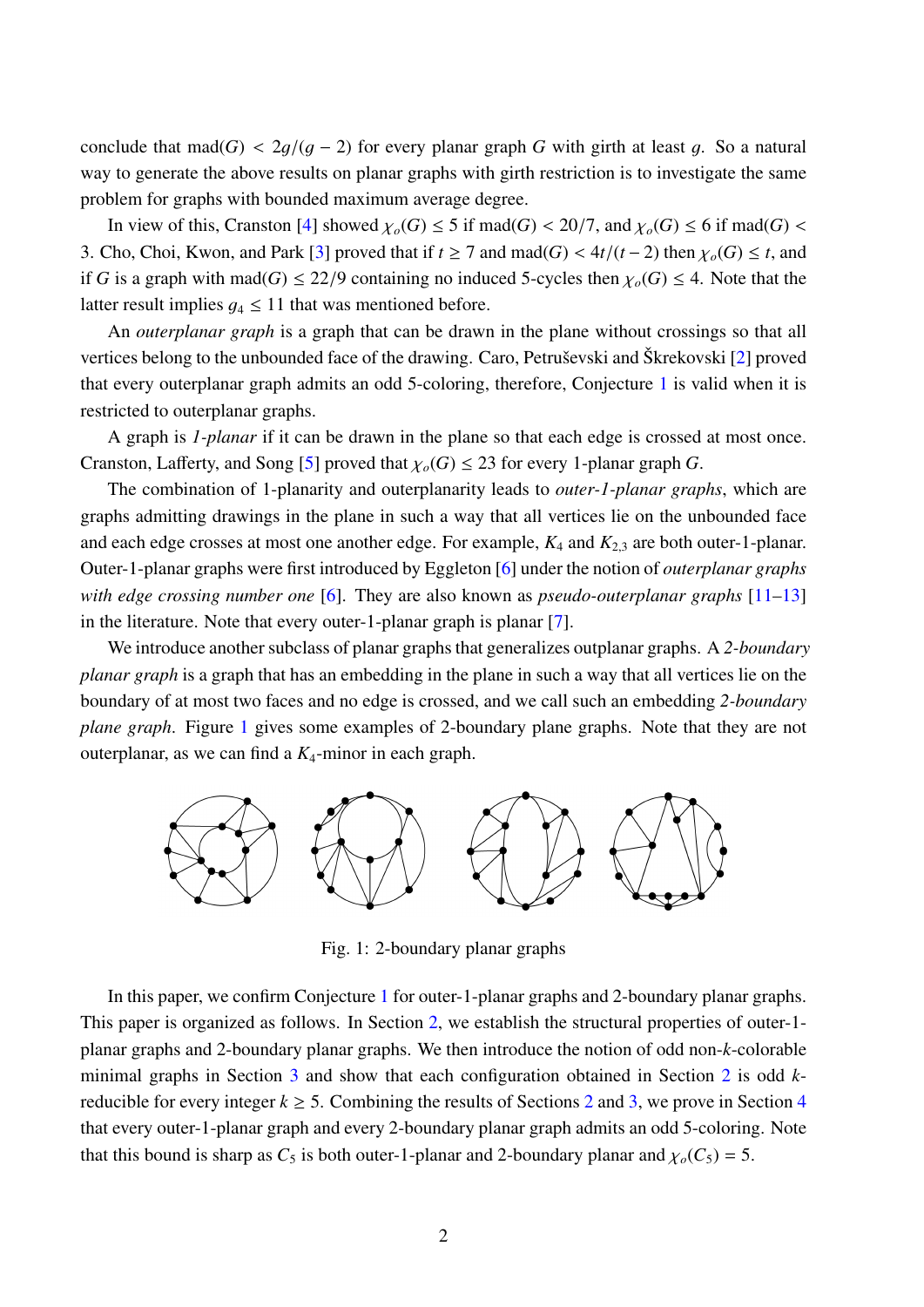### <span id="page-2-0"></span>2 Structural properties

The following structural lemma for outer-1-planar graphs is enough to be used later.

<span id="page-2-1"></span>Lemma 2. *[\[8,](#page-10-5) Theorem 4, Li and Zhang] Every outer-*1*-planar graph G contains*

- <span id="page-2-12"></span><span id="page-2-11"></span>(a[2](#page-2-1)) *a vertex* v *of degree* <sup>1</sup>*, or*
- <span id="page-2-13"></span>(**b**[2](#page-2-1)) *a vertex v with*  $N_G(v) = \{u, w\}$  *such that uw*  $\in E(G)$ *, or*
- <span id="page-2-14"></span>(c[2](#page-2-1)) *a vertex v with*  $N_G(v) = \{u, w\}$  *such that uw*  $\notin E(G)$  *and*  $G - v + uw$  *is outer-1-planar, or*
- (d[2](#page-2-1)) *a cycle uxvyu with*  $d_G(u) = d_G(v) = 3$  *and*  $uv \in E(G)$ *.*

Hence in this section we mainly focus on the structure of 2-boundary planar graphs.

If all vertices of a 2-boundary plane graph *G* lie on the boundaries of exactly two faces, then one of them is unbounded and the other is bounded. We call the unbounded face *outside face* and the bounded face *inside face*, denoted by *fout* and *fin* respectively. Other faces are called *interior faces*. By  $V(f_{out})$  (resp.  $V(f_{in})$ ) we denote the set of vertices on  $f_{out}$  (resp.  $f_{in}$ ). Note that it is possible that *V*( $f_{out}$ ) ∩ *V*( $f_{in}$ )  $\neq$  Ø (see the last three pictures of Figure [1\)](#page-1-0). If this occurs, we call vertices in *V*( $f<sub>out</sub>$ ) ∩ *V*( $f<sub>in</sub>$ ) *shared vertices*. Let

$$
\tilde{\Delta}(G) = \max \Big\{ d_G(u) \Big| \ u \in V(G) \setminus (V(f_{out}) \cap V(f_{in})) \Big\}.
$$

For an edge  $uv \in E(G)$  such that  $\{u, v\} \subseteq V(f_{out})$  or  $\{u, v\} \subseteq V(f_{in})$ , it is a *chordal edge* if *u* and v are not consecutive on  $f_{out}$  or  $f_{in}$ , respectively, and *boundary edge* otherwise. An edge  $uv \in E(G)$ is an *interconnected edge* if  $u \in V(f_{out})$ ,  $v \in V(f_{in})$ , and  $\{u, v\} \cap V(f_{out}) \cap V(f_{in}) = \emptyset$ .

A *k-vertex* is a vertex of degree *k*. A vertex with odd (resp. even) degree is an *odd vertex* (resp. *even vertex*). A neighbor of a vertex is *odd neighbor* if it is an odd vertex.

<span id="page-2-2"></span>Lemma 3. *Every* 2*-boundary planar graph G contains one of the following configurations unless G is isomorphic to M and P as described in Figure [2:](#page-3-0)*

- <span id="page-2-4"></span><span id="page-2-3"></span>(a[3](#page-2-2)) *a vertex* v *of degree* <sup>1</sup>*;*
- <span id="page-2-5"></span>(**b**[3](#page-2-2)) *a triangle uvwu with*  $d_G(v) = 2$ ;
- <span id="page-2-7"></span>(c[3](#page-2-2)) *a path uvw with*  $d_G(v) = 2$  *and uw is a non-edge such that*  $G - v + uw$  *is* 2*-boundary planar*;
- <span id="page-2-6"></span>(d[3](#page-2-2)) *<sup>a</sup>* <sup>3</sup>*-vertex* v *with two odd neighbors;*
- <span id="page-2-9"></span>(e[3](#page-2-2)) *a triangle uvwu with*  $d_G(v) = d_G(w) = 3$ *;*
- (f[3](#page-2-2)) *two adjacent triangles xuvx and yuvy with*  $d_G(u) = d_G(v) = 4$ *,*  $d_G(x) = 3$  *<i>and*  $d_G(y)$  *being odd;*
- <span id="page-2-10"></span>(g[3](#page-2-2)) *a triangle vxyv adjacent to two triangles uxvu and wvyw such that*  $u \neq w$ *,*  $d_G(v) = d_G(x)$  $d_G(y) = 4$ ,  $d_G(u) = 3$ ;
- <span id="page-2-8"></span>(h[3](#page-2-2)) *a fan with center vertex v and boundary path uxyzw such that*  $d_G(v) = 5$ *,*  $d_G(x) = d_G(z) = 4$ *, and*  $d_G(y) = 3$ *.*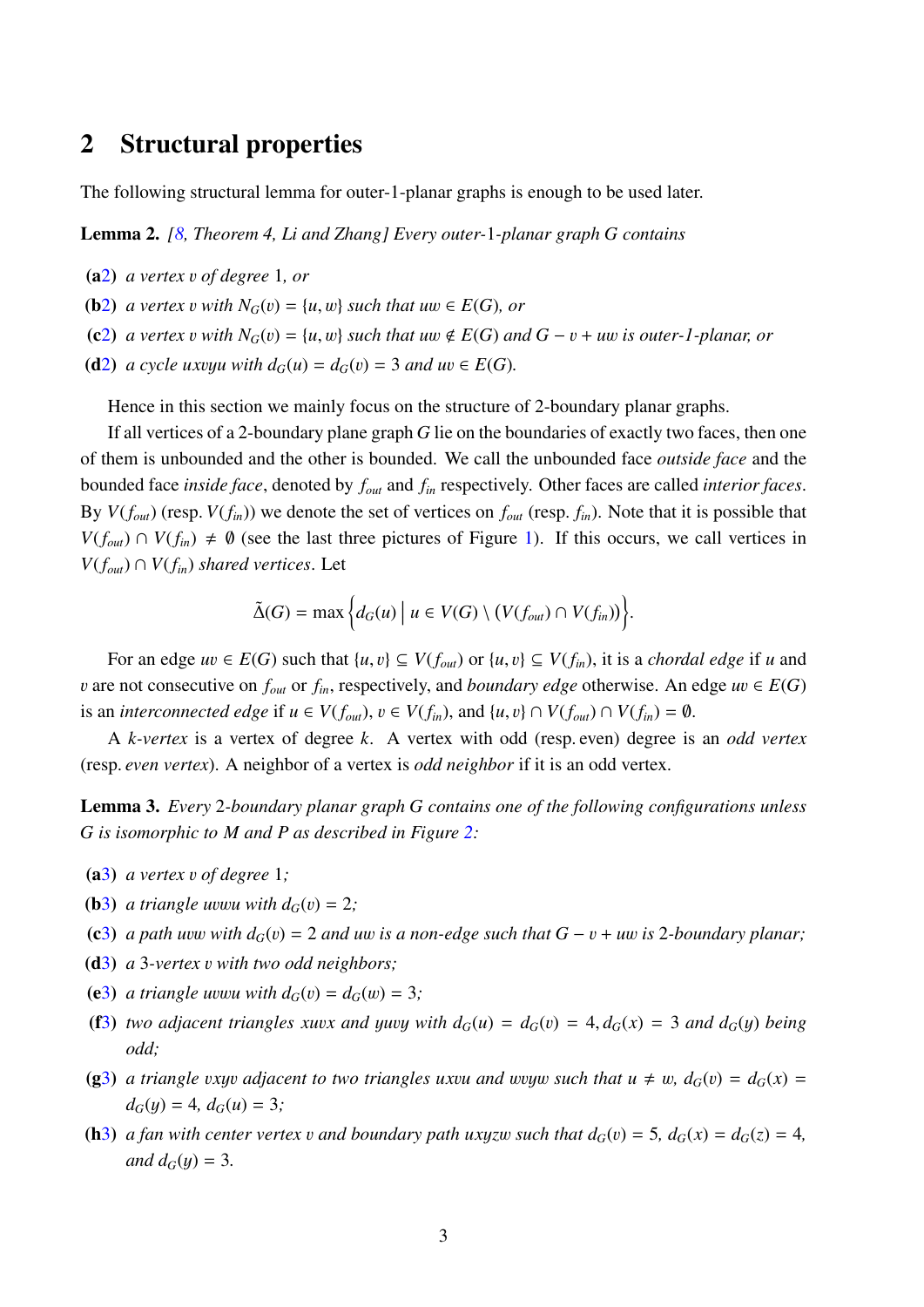

<span id="page-3-0"></span>Fig. 2: 3-regular and 4-regular 2-boundary planar graphs

**Proof.** Suppose for a contradicting that *G* is a 2-boundary plane graph that contains none of the above configurations and has the minimum number of vertices.

If *G* is an outerplane graph, then *G* contains [\(a](#page-2-3)[3](#page-2-2)), [\(b](#page-2-4)3), or [\(c](#page-2-5)3) (see [\[1,](#page-9-6) [8\]](#page-10-5)), a contradiciton. Hence *G* has an outside face *fout* and an inside face *fin*.

Clearly, *G* is connected and  $\delta(G) \ge 2$  by the absence of [\(a](#page-2-3)[3](#page-2-2)).

<span id="page-3-2"></span>Claim 1.  $\delta(G) \geq 3$ .

**Proof.** If v is a 2-vertex in G, then v is not a shared vertex as every shared vertex has degree at least 3. So we assume w.l.o.g. *v* ∈ *V*( $f_{out}$ ) \ *V*( $f_{in}$ ). Let  $N_G(v) = \{u, w\}$ . Now  $u, w \in V(f_{out})$ . If  $uw \in E(G)$ , then [\(b](#page-2-4)[3](#page-2-2)) occurs. If  $uw \notin E(G)$ , then it is easy to see that  $G - v + uw$  is 2-boundary planar and thus (c3) occurs. Hence  $\delta(G) \ge 3$ . [\(c](#page-2-5)[3](#page-2-2)) occurs. Hence  $\delta(G) \geq 3$ .

<span id="page-3-1"></span>Claim 2. *G does not has any chordal edge.*

**Proof.** If G has a chordal edge, then choose one, say *uv*, such that there is no other chordal edge *xy* such that  $u, x, y, v$  lies in this ordering on  $f_{out}$  (or  $f_{in}$ ). This implies that there is a 2-vertex *z* such that *zuvz* forms a triangle, or there are two 2-vertices  $z_1$ ,  $z_2$  such that  $uz_1z_2$  forms a path and  $u_{z_2}$  is a non-edge. The former case implies the appearance of  $(b_3)$  $(b_3)$  $(b_3)$  $(b_3)$  and the later case implies the appearance of  $(c3)$  $(c3)$  $(c3)$ . Hence *G* does not has any chordal edge.

<span id="page-3-3"></span>**Claim 3.** If  $v \in V(f_{out}) \setminus V(f_{in})$  (resp.  $v \in V(f_{in}) \setminus V(f_{out})$ ) and  $u_1, u_2, \ldots, u_{d-2}$  ( $d \ge 4$ ) are all neighbors of v in  $V(f_{in})\backslash V(f_{out})$  (resp.  $V(f_{out})\backslash V(f_{in})$ ) lying in this ordering on  $V(f_{in})$  (resp.  $V(f_{out})$ ), *then*  $u_i u_{i+1}$  *is a boundary edge for each*  $1 \le i \le d-3$ *, and moreover,*  $d_G(u_i) = 3$  *for each*  $2 \le i \le d-3$ *d* − 3*.*

**Proof.** Suppose that there is some vertex w such that  $u_i, w, u_{i+1}$  lie in this ordering on  $f_{in}$  (resp.  $f_{out}$ ) for a series of  $f_{out}$  and  $f_{out}$  and  $f_{out}$  and  $f_{out}$  and  $f_{out}$  and  $f_{out}$  and  $f_{out}$  and  $f_{out}$  and  $f$ for some  $1 \le i \le d - 3$ . Since G does not has any chordal edge by Claim [2,](#page-3-1) w has at most two neighbors in  $V(f_{in})$  (resp.  $V(f_{out})$ ). Further, since  $d_G(w) \geq 3$  by Claim [1,](#page-3-2) w has at least one neighbor in  $V(f_{out})$  (resp.  $V(f_{in})$ ). Since no edge is crossed in *G*, the neighbor of w in  $V(f_{out})$  (resp.  $V(f_{in})$ ) must be  $v$ . This is a contradiction as  $w$  is not a neighbor of  $v$ .

So  $u_i$  and  $u_{i+1}$  are consecutive on  $V(f_{in})$  (resp.  $V(f_{out})$ ) for each  $1 \le i \le d-3$ . If  $u_iu_{i+1} \notin E(G)$ , then  $u_i v u_{i+1}$  would be a path on  $V(f_{in})$  (resp.  $V(f_{out})$ ). This implies  $v \in V(f_{in})$  (resp  $v \in V(f_{out})$ ), a contradiction. Hence  $u_i u_{i+1} \in E(G)$ , i.e.,  $u_i u_{i+1}$  is a boundary edge. It gives  $N_G(u_i) = \{u_{i-1}, u_{i+1}, v\}$  for each  $2 \le i \le d - 3$ , implying  $d_G(u_i) = 3$ . for each  $2 \le i \le d - 3$ , implying  $d_G(u_i) = 3$ .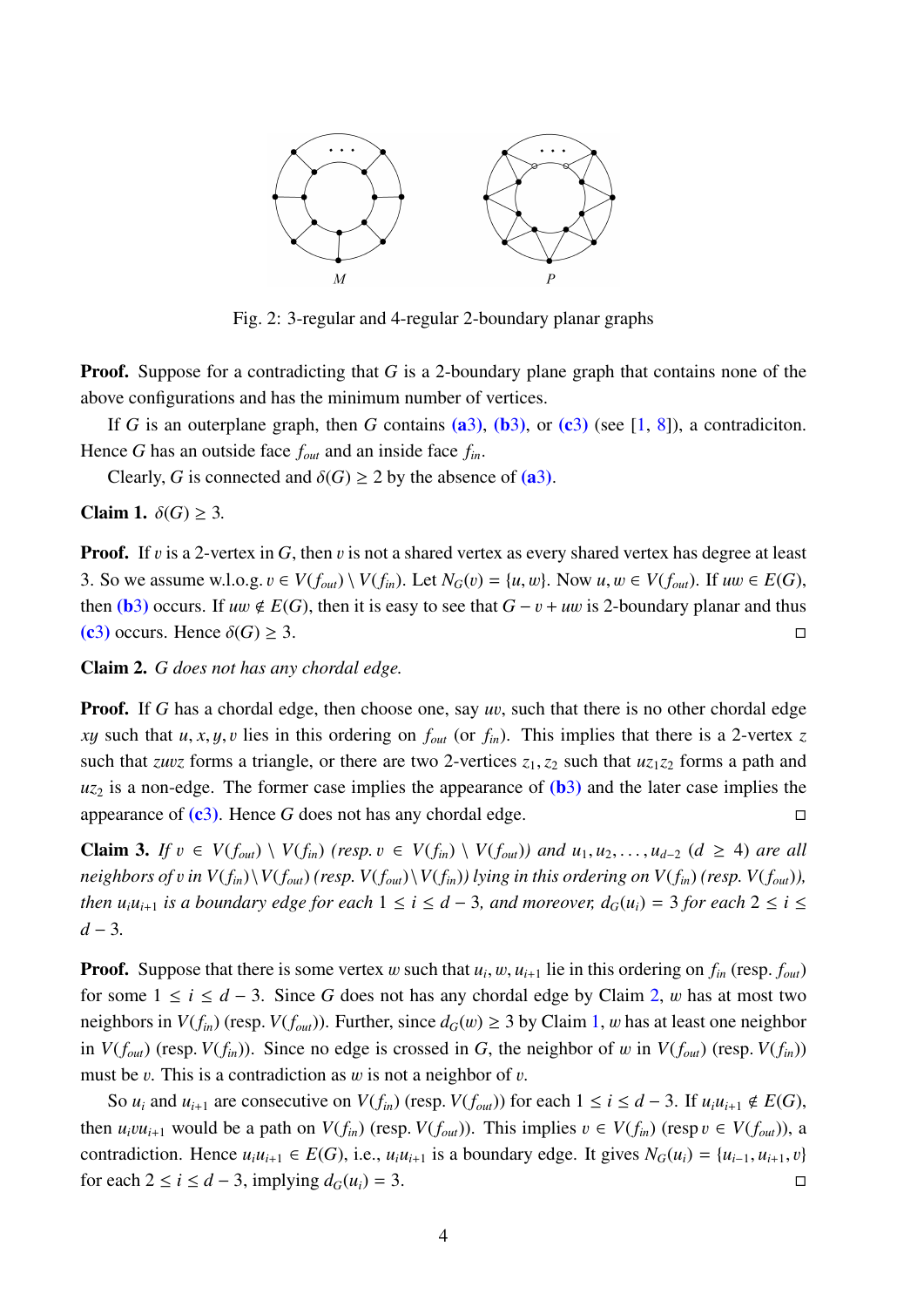Now we divide the main proof into a seires of cases.

#### **Case 1:**  $\tilde{\Delta}(G) > 6$ .

Choose w.l.o.g. a vertex  $v \in V(f_{out}) \setminus V(f_{in})$  such that  $d_G(v) := d \ge 6$ . Since G does not has any chordal edge, there are  $d - 2$  neighbors of v, say  $u_1, u_2, \ldots, u_{d-2}$ , in  $V(f_{in}) \setminus V(f_{out})$ . We assume that  $u_1, u_2, \ldots, u_{d-2}$  lie in this ordering on  $f_{in}$ . By Claim [3,](#page-3-3)  $vu_2u_3v$  forms a triangle with  $d_G(u_2) = d_G(u_3) = 3$  $d_G(u_2) = d_G(u_3) = 3$  $d_G(u_2) = d_G(u_3) = 3$ , and thus a configuration [\(e](#page-2-6)3).

#### **Case 2:**  $\tilde{\Delta}(G) = 5$ .

Choose w.l.o.g. a vertex  $v \in V(f_{out}) \setminus V(f_{in})$  such that  $d_G(v) = 5$ . Since G does not has any chordal edge by Claim [2,](#page-3-1) there are three neighbors of v, say  $u_1, u_2, u_3$ , in  $V(f_{in})\setminus V(f_{out})$ . We assume that  $u_1, u_2, u_3$  lie in this ordering on  $V(f_{in})$ . By Claim [3,](#page-3-3)  $u_1u_2u_3$  is a path on  $f_{in}$  and  $d_G(u_2) = 3$ . By the absence of the configuration [\(d](#page-2-7)[3](#page-2-2)),  $d_G(u_1)$  and  $d_G(u_3)$  are even. Since  $u_1, u_3 \notin V(f_{out})$ , they are not shared vertices and thus  $d_G(u_1) = d_G(u_3) = 4$  as  $\tilde{\Delta}(G) = 5$ .

Since chordal edges are forbidden in *G*, for  $i = 1, 3$ , there is another vertex besides v, say  $w_i$ , acting as a neighbor of  $u_i$  on  $V(f_{out}) \setminus V(f_{in})$ . By Claim [3,](#page-3-3)  $vw_1$  and  $vw_3$  are both boundary edges on *f<sub>out</sub>*. This implies the occurrence of the configuration [\(h](#page-2-8)[3](#page-2-2)).

**Case 3:**  $\tilde{\Delta}(G) = 4$ .

Choose w.l.o.g. a vertex  $v \in V(f_{out}) \setminus V(f_{in})$  such that  $d_G(v) = 4$ . Since G does not has any chordal edge by Claim [2,](#page-3-1) there are two neighbors of v, say  $u_1, u_2$ , in  $V(f_{in})\setminus V(f_{out})$ . By Claim [3,](#page-3-3)  $u_1u_2$ is a boundary edge on  $f_{in}$ . By the absence of the configuration [\(e](#page-2-6)[3](#page-2-2)),  $d_G(u_1) \neq 3$  or  $d_G(u_2) \neq 3$ . Since *u*<sub>1</sub>, *u*<sub>2</sub> ∉ *V*(*f<sub>out</sub>*), they are not shared vertices and thus  $d_G(u_1), d_G(u_2) \leq \Delta(G)$ . It follows  $d_G(u_1) = 4$ or  $d_G(u_2) = 4$ . We assume by symmetry that  $d_G(u_2) = 4$ . Since chordal edges are forbidden in *G*, there is another vertex besides v, say  $w_2$ , acting as a neighbor of  $u_2$  on  $V(f_{out}) \setminus V(f_{in})$ . By Claim [3,](#page-3-3) vw<sup>2</sup> is a boundary edge on *<sup>f</sup>out*.

If  $d_G(u_1) = 3$  $d_G(u_1) = 3$  and  $d_G(w_2)$  is odd, then the configuration [\(f](#page-2-9)3) appears.

If  $d_G(u_1) = 3$  and  $d_G(w_2)$  is even, then  $d_G(w_2) = 4$  as  $w_2$  is not a shared vertex. So there is a vertex *u*<sub>3</sub> on  $V(f_{in}) \setminus V(f_{out})$  such that  $w_2u_3 \in E(G)$ . By Claim [3,](#page-3-3)  $u_2u_3$  is a boundary edge on  $f_{in}$ , and thus the configuration  $(g3)$  $(g3)$  $(g3)$  appears.

If  $d_G(u_1) = 4$ , then there is a vertex  $w_0$  on  $V(f_{out}) \setminus V(f_{in})$  such that  $w_0u_1 \in E(G)$ . By Claim [3,](#page-3-3)  $w_0v$  is a boundary edge on  $f_{out}$ . If  $d_G(w_2) = 3$  $d_G(w_2) = 3$ , then the configuration [\(g](#page-2-10)3) appears. Hence  $d_G(w_2) = 4$ . So there is a vertex *u*<sub>3</sub> on  $V(f_{in}) \setminus V(f_{out})$  such that  $w_2u_3 \in E(G)$ . By Claim [3,](#page-3-3) *u*<sub>2</sub>*u*<sub>3</sub> is a boundary edge on  $f_{in}$ . If  $d_G(u_3) = 3$  $d_G(u_3) = 3$  $d_G(u_3) = 3$ , then the configuration [\(f](#page-2-9)3) appears. Hence  $d_G(u_3) = 4$ .

Let  $w_1 := v$ . For each  $i \ge 1$ , we repeat the above arguments via letting  $w_{i+1}, u_{i+1}, u_{i+2}$  play the roles of  $w_i$ ,  $u_i$ ,  $u_{i+1}$ , respectively, and would find two non-shared 4-vertices  $w_{i+2}$  and  $u_{i+3}$  such that  $w_{i+2}u_{i+2}, w_{i+2}u_{i+3} \in E(G)$  $w_{i+2}u_{i+2}, w_{i+2}u_{i+3} \in E(G)$  $w_{i+2}u_{i+2}, w_{i+2}u_{i+3} \in E(G)$  and  $w_{i+1}w_{i+2}, u_{i+2}u_{i+3}$  are boundary edges unless [\(f](#page-2-9)3) or [\(g](#page-2-10)3) occurs. Since the graph *G* is finite, if we forbid the configurations  $(f3)$  $(f3)$  $(f3)$  and  $(g3)$  $(g3)$  then this iterative process would finally end without finding any new vertex only if  $G \cong P$ .

Case 4: 
$$
\tilde{\Delta}(G) = 3
$$
.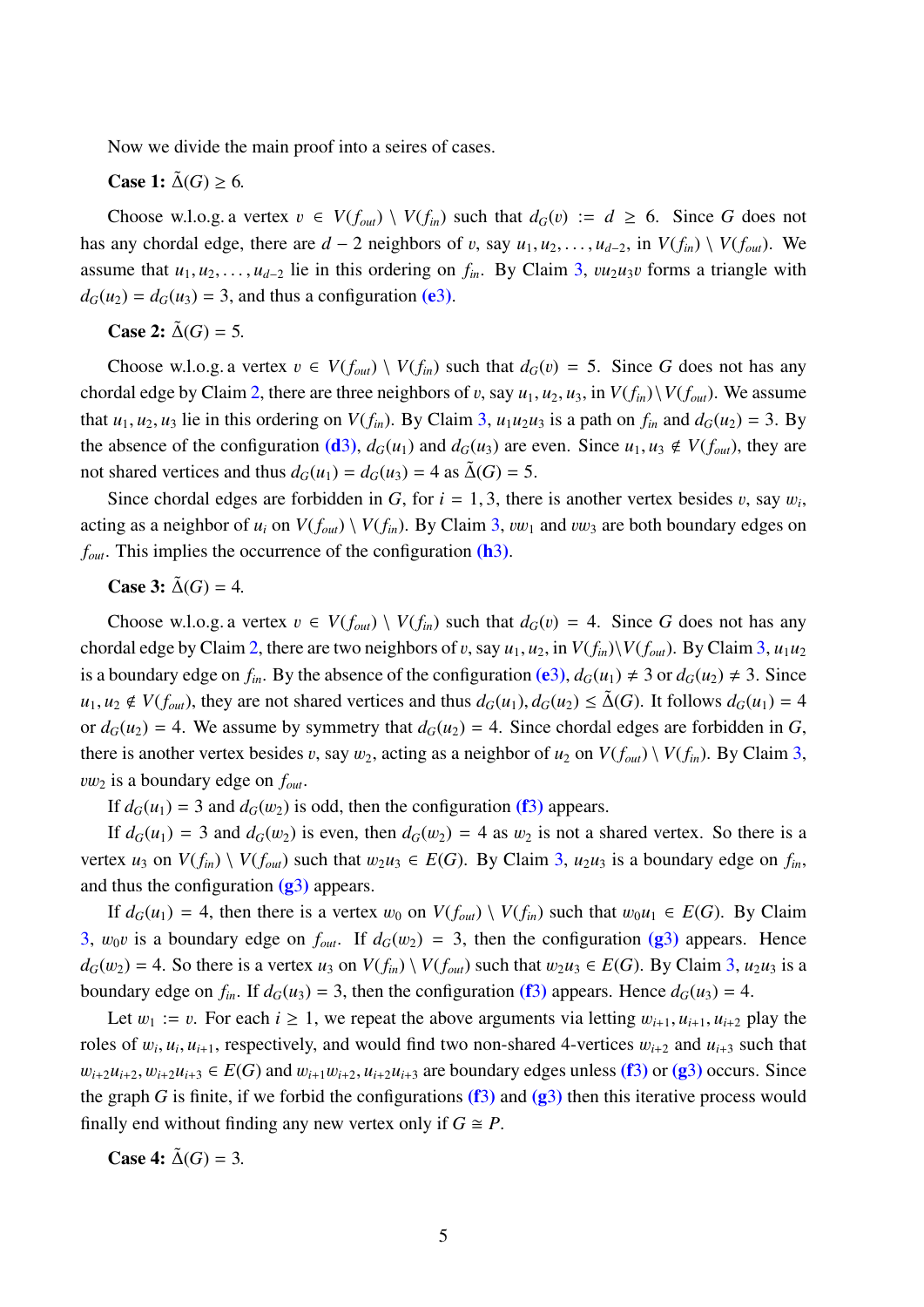Suppose that *u* is a shared vertex. Let  $v \in V(f_{out})$  and  $w \in V(f_{in})$  such that *uv*, *uw* are boundary edges and  $v, w$  lie on the boundary of a same interior face. If  $v$  is a shared vertex, then  $uv$  is a chordal edge as otherwise *<sup>u</sup>*v is a multi-edge. Hence v is not a shared vertex and similarly w is not either. This gives  $d_G(v) = d_G(w) = \tilde{\Delta}(G) = 3$  as  $\delta(G) \geq 3$ . Moreover, it is easy to see that the unique neighbor of v on  $f_{in}$  is exactly w as otherwise w can only has degree two. However, the triangle *<sup>u</sup>*vw*<sup>u</sup>* forms the configuration [\(e](#page-2-6)[3](#page-2-2)), which is forbidden.

Therefore, *G* has no shared vertex and thus  $\Delta(G) = \tilde{\Delta}(G) = 3$ . Since  $\delta(G) \ge 3$  by Claim [1,](#page-3-2) *G* is equilar. Since *G* does not has any chordal edge by Claim 2, *G*  $\cong M$ . 3-regular. Since *G* does not has any chordal edge by Claim [2,](#page-3-1)  $G \cong M$ .

### <span id="page-5-0"></span>3 Reducibilities

Let G be a class of graphs G such that  $H \in G$  for every subgraph H of G. An *odd non-k-colorable minimal graph* (w.r.t.  $G$ ) is a graph  $G \in G$  such that

- $\chi_o(G) > k$  and
- $\chi_o(H) \leq k$  for every graph  $H \in \mathcal{G}$  with  $|V(H)| + |E(H)| < |V(G)| + |E(G)|$ .

A configuration is *odd k-reducible in* G if it cannot occur in an odd non-*k*-colorable minimal graph  $(w.r.t. G)$ .

For an odd *k*-coloring  $\tau$  of some subgraph *H* of *G* and for a vertex  $v \in V(H)$ , let  $\tau_o(v)$  denote the unique color that appears an odd number of times on  $N_H(v)$  if such a color exists; otherwise, we set  $\tau_o(v) = 0$ . Note that  $\tau_o(v) \neq 0$  implies  $d_G(v)$  is odd.

Define  $\tau(N_H(v)) = {\tau(u) | u \in N_H(v)}$  and  $\tau_o(N_H(v)) = {\tau_o(u) | u \in N_H(v)}$ . While extending  $\tau$  to an odd *k*-coloring of *G*, the set of colors that cannot be used by a being colored vertex  $v$  is therefore

$$
F^{\tau}(v) = [k] \cap \Big(\tau(N_H(v)) \cup \tau_o(N_H(v))\Big).
$$

Formally, the set  $F^{\tau}(v)$  is called the *forbidden set* for v, and the set

$$
A^{\tau}(v) = [k] \setminus F^{\tau}(v)
$$

is called the *available set* for v, where  $[k]$  denotes the set of colors  $\{1, 2, \ldots, k\}$ .

Note that we shall always check the *oddness of* v (i.e. whether there is some color that appears an odd number of times on the neighborhood of  $v$ ) after the extension.

<span id="page-5-1"></span>**Lemma 4.** A vertex v of degree 1 is odd k-reducible in G for every integer  $k \geq 3$ .

**Proof.** If G is an odd non-k-colorable minimal graph containing such a configuration, then  $G' =$ *G* − *v* is odd *k*-colorable. Let  $\tau$  be an odd *k*-coloring of *G*<sup>'</sup> and let *u* be the neighbor of *v*. We extend  $\tau$  to an odd *k*-coloring of *G* by coloring *v* with a color in  $[k] \setminus F^{\tau}(v)$ . This is possible since  $F^{\tau}(v) = [k] \cap {\tau(u), \tau_o(u)}.$ 

<span id="page-5-2"></span>**Lemma 5.** A triangle uvwu with  $d_G(v) = 2$  is odd k-reducible in G for every integer  $k \geq 5$ .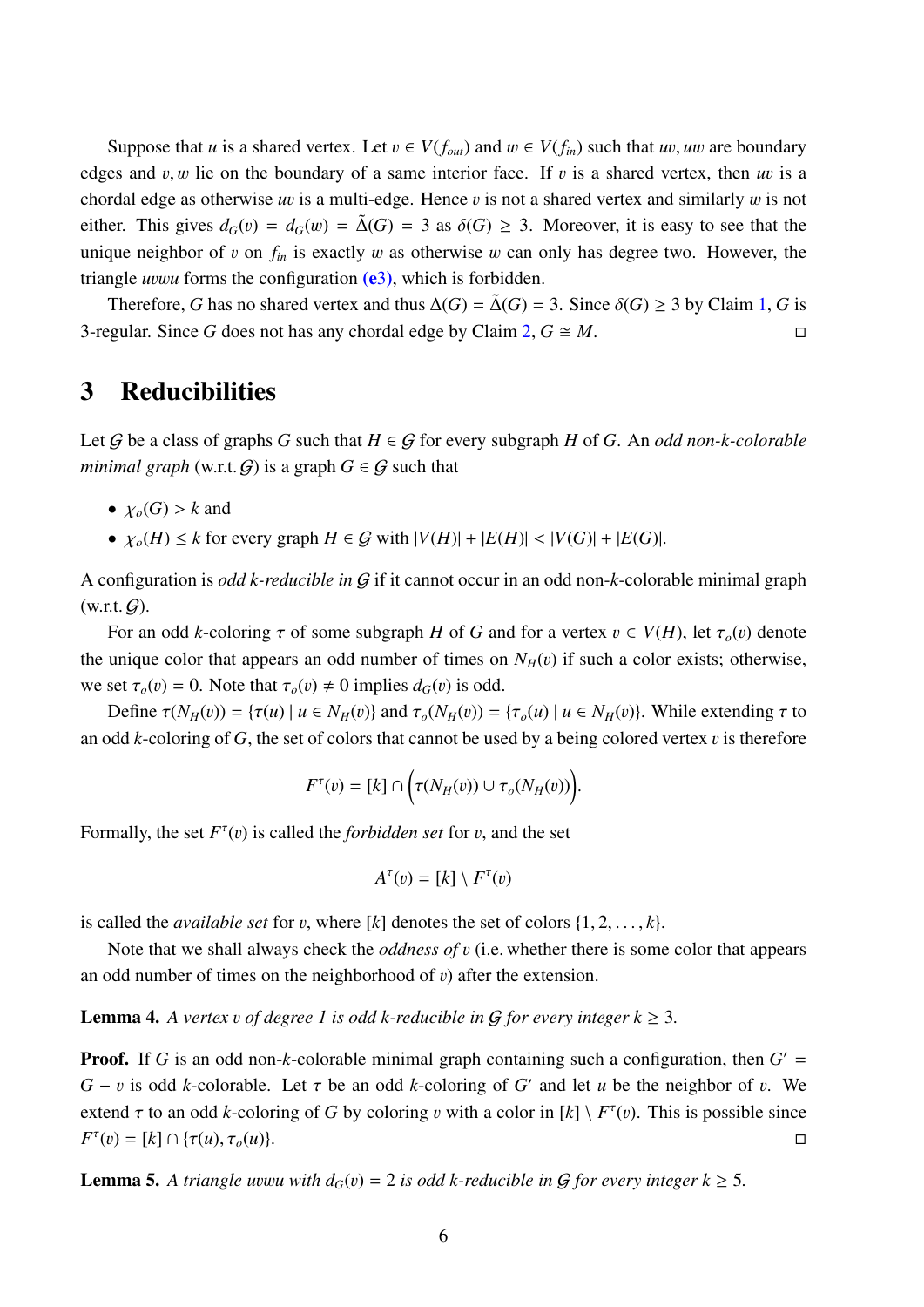**Proof.** If G is an odd non-k-colorable minimal graph containing such a configuration, then  $G' =$ *G*−*v* is odd *k*-colorable. Let  $\tau$  be an odd *k*-coloring of *G*'. We extend  $\tau$  to an odd *k*-coloring of *G* by coloring v with a color in  $[k]\F^{\tau}(v)$ . This is possible since  $F^{\tau}(v) = [k] \cap {\tau(u), \tau(v), \tau_o(u), \tau_o(w)}$ .  $\Box$ 

<span id="page-6-1"></span>**Lemma 6.** A path uvw with  $d_G(v) = 2$  and uw being a non-edge is odd k-reducible in G for every *integer*  $k \geq 5$  *if*  $G - v + uw \in G$ *.* 

**Proof.** If G is an odd non-k-colorable minimal graph containing such a configuration, then  $G' =$ *G* − *v* + *uw* is odd *k*-colorable as *G*<sup> $\prime$ </sup> ∈ *G*. Let  $\tau$  be an odd *k*-coloring of *G*<sup> $\prime$ </sup>. Clearly,  $\tau(u) \neq \tau(w)$ . Assume w.l.o.g. that  $\tau(u) = 1$  and  $\tau(w) = 2$ . Note that  $N_{G'}(u) \setminus \{w\} = N_G(w) \setminus \{v\}$  and  $N_{G'}(w) \setminus \{u\} =$  $N_G(w) \setminus \{v\}$ . We divide the proofs into three cases by symmetry.

**Case 1.**  $\tau_o(u) = 2$  and  $\tau_o(w) = 1$ 

Now every color in  $\{3, 4, \ldots, k\}$  appears an even number of times on both  $N_G(u) \setminus \{v\}$  and  $N_G(w) \setminus \{v\}$ . Hence we extend  $\tau$  to an odd *k*-coloring of *G* by coloring *v* with 3.

**Case 2.**  $\tau_o(u) = 2$  and  $\tau_o(w) \neq 1$ 

Similarly, every color in {3, 4, ..., *k*} appears an even number of times on  $N_G(u) \setminus \{v\}$ . If  $\tau_o(w)$  = 0, then there is color different from 1, say 3, appearing an odd number of times on  $N_G(w) \setminus \{v\}$ . If  $\tau_o(w) \neq 0$ , then assume w.l.o.g. that  $\tau_o(w) = 3$ . In each case we are possible to extend  $\tau$  to an odd  $k$ -coloring of  $G$  by coloring  $v$  with 4.

**Case 3.**  $\tau_o(u) \neq 2$  and  $\tau_o(w) \neq 1$ 

We restrict  $\tau$  to a *k*-coloring  $\phi$  of  $G - v$ . If  $\tau_o(u) \neq 0$  (assume w.l.o.g.  $\tau_o(u) = 3$ ), then the colors 2 and 3 appear an odd number of times on  $N_G(u) \setminus \{v\}$ . If  $\tau_o(u) = 0$ , then there is a color different from 1 and 2 that appears an odd number of times on  $N_G(u) \setminus \{v\}$ . Hence in each case we find a color  $a \neq 1, 2$  that appears an odd number of times on  $N_G(u) \setminus \{v\}$ . Similarly, we can find a color *b*  $\neq$  1, 2 that appears an odd number of times on *N<sub>G</sub>*(*w*) \ {*v*}. So we extend  $\phi$  to an odd *k*-coloring of *G* by coloring *v* with a color in {3, 4, ..., *k*} \ {*a*, *b*}. of *G* by coloring *v* with a color in  $\{3, 4, \ldots, k\} \setminus \{a, b\}.$ 

<span id="page-6-0"></span>**Lemma 7.** A 3-vertex *v* with two odd neighbors is odd k-reducible in G for every integer  $k \geq 5$ .

**Proof.** If *G* is an odd non-*k*-colorable minimal graph containing a 3-vertex v with  $N_G(v) = \{x, y, z\}$ such that *x* and *y* are odd vertices of *G*, then  $G' = G - v$  has an odd *k*-coloring  $\tau$ . Now  $F^{\tau}(v) =$  $[k] \cap {\tau(x), \tau(y), \tau(z), \tau_o(x), \tau_o(y), \tau_o(z)}$ . Since *x* and *y* are even vertices of *G*',  $\tau_o(x) = \tau_o(y) = 0$ . It follows  $|A^{\tau}(v)| \ge k - 4 \ge 1$ . Hence we can extend  $\tau$  to an odd *k*-coloring of *G* by coloring *v* with a coloring  $\Lambda^{\tau}(v)$ . color in  $A^{\tau}(v)$ . Note that the oddness of v can be always guaranteed as v is an odd vertex of *G*.  $\Box$ 

<span id="page-6-2"></span>**Lemma 8.** A triangle uvwu with  $d_G(v) = d_G(w) = 3$  is odd k-reducible in G for every integer  $k \ge 5$ .

**Proof.** If G is an odd non-k-colorable minimal graph containing such a configuration, then  $G' =$ *G* − {*v*, *w*} has an odd *k*-coloring τ. Let *x* ∈ *N<sub>G</sub>*(*v*) \ {*u*, *w*} and *y* ∈ *N<sub>G</sub>*(*w*) \ {*u*, *v*}. Note that it may be possible that  $x = y$ .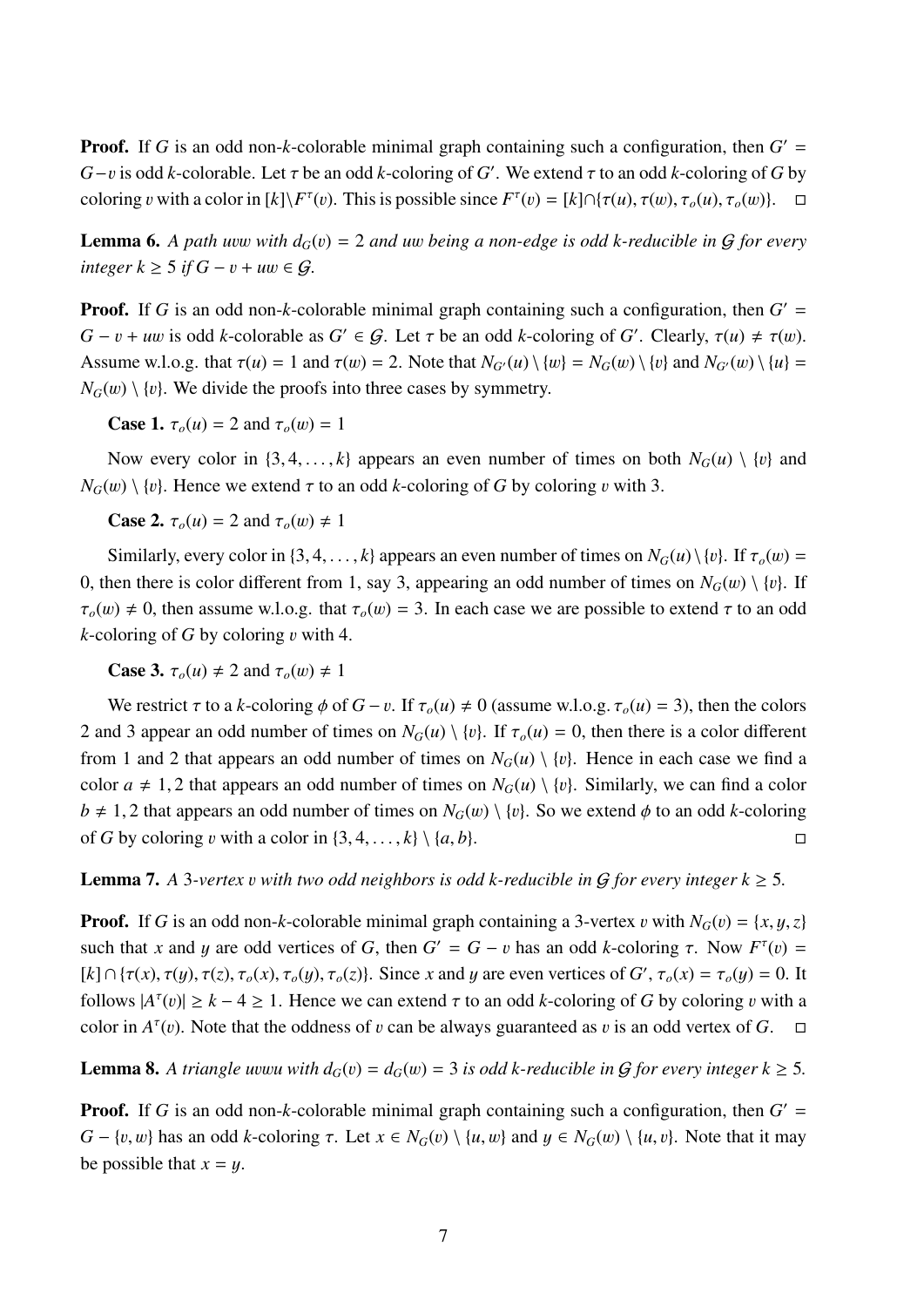If  $d_G(u)$  is odd, then such a configuration is odd *k*-reducible in G for every integer  $k \ge 5$  by Lemma [7.](#page-6-0) Hence we assume that  $d_G(u)$  is even. It follows that  $d_{G'}(u)$  is even and thus  $\tau_o(u) = 0$ . So  $A^{\tau}(v) = [k] \setminus {\tau(x), \tau_o(x), \tau(u)}$  and  $|A^{\tau}(v)| \ge k - 3 \ge 2$ . We assume w.l.o.g.  $A^{\tau}(v) = \{1, 2\}$ .

We extend  $\tau$  to an odd *k*-coloring  $\phi$  of  $G'' = G - w$  by coloring v with 1. Since  $d_{G''}(v) = 2$ ,  $\phi_o(v) = 0$ . It follows that  $A^{\phi}(w) = [k] \setminus {\phi(y), \phi_o(y), \phi(u), \phi_o(u), \phi(v)}$ . If  $|A^{\phi}(w)| \ge 1$ , then we extend  $\phi$  to an odd *k*-coloring of *G* by coloring w with a color in  $A^{\phi}(w)$ . Hence we assume that  $k = 5$  and  $(A(\alpha), A(\alpha), A(\alpha)) = (2, 2, 4, 5)$  ${\phi(y), \phi_o(y), \phi(u), \phi_o(u)} = {2, 3, 4, 5}.$ 

In this situation we adjust the coloring  $\phi$  to  $\phi'$  by recoloring v with 2. This is realizable as  $A^{\tau}(v) = \{1, 2\}$ . If  $x \neq y$ , then  $\{\phi'(y), \phi'(y), \phi'(u), \phi'(v)\} = \{\phi(y), \phi_o(y), \phi(u), \phi_o(u), \phi(v)\} = \{2, 2, 4, 5\}$  and  $1 \in A^{\phi}(w)$ . If  $w = w$  then  $2, \phi_o(x) = \phi(x) - \phi(x)$ ,  $\phi_o(x) = \phi(x) - \phi(x)$ . It follows  $f(x) = f(x)$ {2, 3, 4, 5} and  $1 \in A^{\phi}(w)$ . If  $x = y$ , then  $2 \notin {\tau(x), \tau_o(x)} = {\phi(y), \phi_o(y)}$ . It follows  $\phi'_o(y) = \phi_o(y)$ and thus  $\{\phi'(y), \phi'_o(y), \phi'(u), \phi'_o(u), \phi'(v)\} = \{\phi(y), \phi_o(y), \phi(u), \phi_o(u), 2\} = \{2, 3, 4, 5\}$  and  $1 \in A^{\phi}(w)$ . Hence in each case we complete an odd 5-coloring of *G* by coloring w with 1.

<span id="page-7-0"></span>**Lemma 9.** *Two adjacent triangles xuvx and yuvy with*  $d_G(u) = d_G(v) = 4$ ,  $d_G(x) = 3$  *and*  $d_G(y)$ *being odd is odd k-reducible in G for every integer*  $k \geq 5$ *.* 

**Proof.** If G is an odd non-k-colorable minimal graph containing such a configuration, then  $G' =$ *G*-*x* is odd *k*-colorable. Let  $\tau$  be an odd *k*-coloring of *G*'. Let  $x' \in N_G(x) \setminus \{u, v\}$ ,  $u' \in N_G(u) \setminus \{x, y, v\}$ , and  $v' \in N_G(v) \setminus \{x, y, u\}$ . Note that  $\tau_o(u) = \tau_o(v) = 0$ .

If we are able to color *x* with a color  $a \in [k] \setminus {\tau(u), \tau(v), \tau(y), \tau(x'), \tau_o(x')}$ , then we obtain an odd *k*-coloring of *G*. Note that the oddnesses on *u* and *v* can be guaranteed as  $|\{a, \tau(v), \tau(y)\}| = 3$ and  $|\{a, \tau(u), \tau(y)\}| = 3$ .

Hence we assume below that  $k = 5$  and  $\{\tau(u), \tau(v), \tau(y), \tau(x'), \tau_o(x')\} = [5]$ . Assume w.l.o.g.  $\tau(u) =$  $1, \tau(v) = 2, \tau(y) = 3, \tau(x') = 4, \tau_o(x') = 5$ . If  $\tau(u') \neq 2$  and  $\tau(v') \neq 1$ , then we complete an odd 5-coloring of *G* by coloring *x* with 3. Otherwise, we assume w.l.o.g.  $\tau(u') = 2$ .

Now erase the color on *u* and denote the resulting odd *k*-coloring of  $G'' = G' - u$  by  $\phi$ . Since *d*<sub>*G*<sup>*v*</sup></sub>(*y*) is even,  $\phi_o(y) = 0$ . Since  $d_{G'}(v) = 2$ ,  $\phi_o(v) = 0$ . Hence  $F^{\phi}(u) = [5] \cap {\phi(y), \phi(v), \phi(u'), \phi_o(u')}$ [5]  $\cap$  {2, 3,  $\phi_o(u')$ } and  $A^{\phi}(u) = \{1, 4, 5\} \setminus \{\phi_o(u')\}$ . We color *u* with a color  $a \in A^{\phi}(u) \setminus \{1\}$  and then complete an odd 5-coloring of *G* by coloring *x* with 1.

<span id="page-7-1"></span>**Lemma 10.** A triangle vxyv adjacent to two triangles uxvu and wvyw such that  $u \neq w$ ,  $d_G(v)$  =  $d_G(x) = d_G(y) = 4$ , and  $d_G(u) = 3$  *is odd k-reducible in G for every integer k*  $\geq 5$ *.* 

**Proof.** If G is an odd non-k-colorable minimal graph containing such a configuration, then  $G' =$ *G* − *u* has an odd *k*-coloring τ. Let *x*<sup>'</sup> ∈ *N<sub>G</sub>*(*x*) \{*u*, *v*, *y*}, *y*<sup>'</sup> ∈ *N<sub>G</sub>*(*y*) \{*x*, *v*, *w*}, and *u*<sup>'</sup> ∈ *N<sub>G</sub>*(*u*) \{*x*, *v*}.<br>Now *EI*(*x*) = (*x*) = (*x*) = (*x*) = (*x*) = (*x*) = (*x*)

Now *F<sup>τ</sup>*(*u*) = [*k*] ∩ {*τ*(*x*), *τ*(*v*), *τ*(*u*'), *τ*<sub>*o*</sub>(*x*), *τ*<sub>*o*</sub>(*v*), *τ*<sub>*o*</sub>(*u*')}. If *k* ≥ 7, or *k* = 6 and |*F<sup>τ</sup>*(*u*)| ≤ 5, and |*F<sup>τ</sup>*(*u*)| ≤ 5, and |*F<sup>τ</sup>*(*u*)| ≤ 4, then are article to an or  $k = 5$  and  $|F^{\tau}(u)| \le 4$ , then we extend  $\tau$  to an odd *k*-coloring of *G* by coloring *u* with a color in  $[k] \setminus F^{\tau}(u)$ . If  $k = 6$  and  $|F^{\tau}(u)| = 6$ , then assume w.l.o.g.  $\tau_o(x) = 1$  and  $\tau_o(v) = 2$ . However  $\tau_o(x) = 1$  implies  $\tau(y) = 1$  but  $\tau_o(v) = 2$  implies  $\tau(y) = 2$ , a contradiction. Hence we assume  $k = 5$ and  $[5] \cap {\tau(x), \tau(v), \tau(u'), \tau_o(u'), \tau_o(x), \tau_o(v)} = [5]$  below. It follows that  $\tau_o(x) \neq 0$  or  $\tau_o(v) \neq 0$ .

**Case 1.**  $\tau_o(x) \neq 0$ .

Assume w.l.o.g.  $\tau(x) = 1$  and  $\tau_o(x) = 2$ . It follows  $\tau(y) = 2$  and  $\tau(v) = \tau(x')$ . Assume  $\tau(v) = 3$ .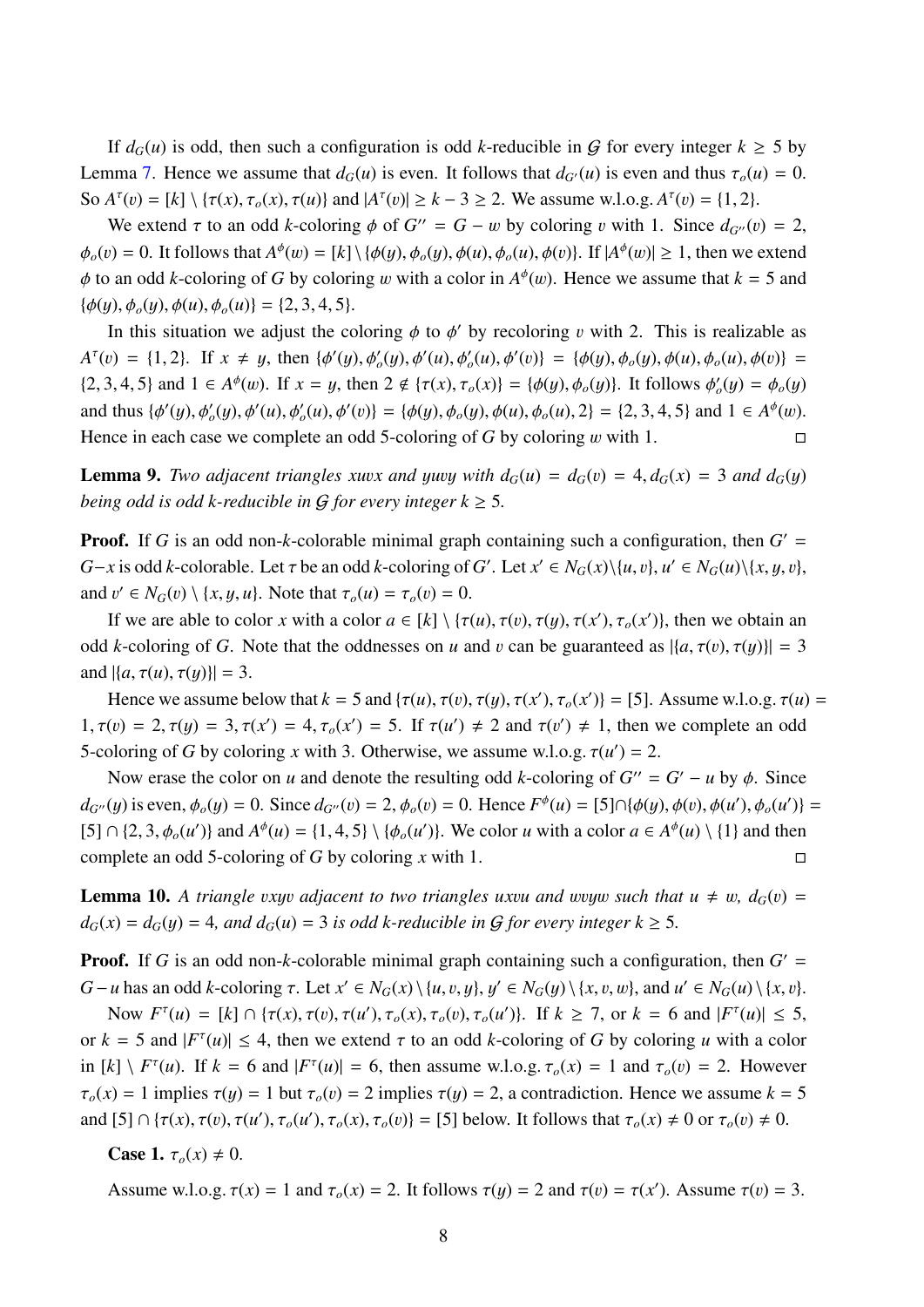#### Subcase 1.1  $\tau_o(v) \neq 0$ .

This situation implies  $\tau_o(v) = 2$  and  $\tau(w) = 1$ . Since  $[5] = {\tau(x), \tau(v), \tau_o(x), \tau_o(v), \tau_o(u')} =$ <br>
2.  $2 \tau(\sqrt{2} + \tau_o(\sqrt{2}))$ ,  $[4, 5]$ , Reachese with a salar is  $(4, 5)$ ,  $[5, (4)$ , and then salar  $\{\n\{1, 2, 3, \tau(u'), \tau_o(u')\}, \{\tau(u'), \tau_o(u')\} = \{\n4, 5\}.$  Recolor *x* with a color in  $\{\n4, 5\} \setminus \{\n\tau_o(x')\}\n\}$  and then color *u* with 1. One can check that the resulting coloring is an odd 5-coloring of *G*.

#### **Subcase 1.2**  $\tau_o(v) = 0$ .

This situation implies  $|\{\tau(w), \tau(x), \tau(y)\}| = 3$ . So we assume w.l.o.g.  $\tau(w) = 4$ . Since [5] =  $[5] \cap {\tau(x), \tau(v), \tau(u'), \tau_o(x), \tau_o(v), \tau_o(u')} = {1, 2, 3, \tau(u'), \tau_o(u')}, {\tau_o(u')} = {4, 5}.$ 

If  $\tau_o(x') = 4$ , then recolor *x* with 5 and color *u* with 1. If  $\tau_o(x') \neq 4$  and  $\tau(y') \neq 3$ , then recolor *x* with 4 and color *u* with 1. If  $\tau_o(x') \neq 4$  and  $\tau(y') = 3$ , then recolor *x* with 4 and *v* with a color in  $\{1, 5\} \setminus \{\tau_o(w)\}\$ , and color *u* with 3. In each case we obtain an odd 5-coloring of *G*.

**Case 2.**  $\tau_o(v) \neq 0$ .

Assume w.l.o.g.  $\tau(v) = 1$  and  $\tau_o(v) = 2$ . It follows  $\tau(y) = 2$  and  $\tau(w) = \tau(x)$ . Assume  $\tau(x) = 3$ .

Subcase 2.1  $\tau_o(x) \neq 0$ .

This situation implies  $\{\tau_o(x), \tau(x')\} = \{1, 2\}$ . Since  $[5] = \{\tau(x), \tau(v), \tau(u'), \tau_o(x), \tau_o(v), \tau_o(u')\} =$  $\{\n\{1, 2, 3, \tau(u'), \tau_o(u')\}, \{\tau(u'), \tau_o(u')\} = \{\n4, 5\}.$  Recolor *x* with a color in  $\{\n4, 5\} \setminus \{\n\tau_o(x')\}\n\}$  and then color *u* with 3. One can check that the resulting coloring is an odd 5-coloring of *G*.

**Subcase 2.2**  $\tau_o(x) = 0$ .

This situation implies  $|\{\tau(x'), \tau(y), \tau(v)\}| = 3$ . So we assume w.l.o.g.  $\tau(x') = 4$ . Since  $[5] = [5] \cap$  $\{\tau(x), \tau(v), \tau(u'), \tau_o(x), \tau_o(v), \tau_o(u')\} = \{1, 2, 3, \tau(u'), \tau_o(u')\}, \{\tau(u'), \tau_o(u')\} = \{4, 5\}.$  If  $\tau_o(x') \neq 5$ , then recolor *x* with 5 and color *u* with 3. If  $\tau_o(x') = 5$ , then recolor *x* with 1 and color *v* with a solution (4.5) ( $\tau_o(x)$ ) and solve with 3. In soch assesses ability and defining of C color in  $\{4, 5\} \setminus \{\tau_o(w)\}$ , and color *u* with 3. In each case we obtain an odd 5-coloring of *G*.  $\square$ 

<span id="page-8-0"></span>**Lemma 11.** A fan with center vertex v and boundary path uxyzw such that  $d_G(v) = 5$ ,  $d_G(x) = 5$  $d_G(z) = 4$ *, and*  $d_G(y) = 3$  *is odd k-reducible in G for every integer k*  $\geq 5$ *.* 

**Proof.** If G is an odd non-k-colorable minimal graph containing such a configuration, then  $G' =$ *G* − *y* has an odd *k*-coloring  $\tau$ . Let  $x' \in N_G(x) \setminus \{u, v, y\}$  and  $z' \in N_G(z) \setminus \{y, v, w\}$ . Note that  $\tau_o(v) = 0$ as  $d_{G}(v) = 4$ .

Now  $F^{\tau}(y) = [k] \cap {\tau(x), \tau(v), \tau(z), \tau_o(x), \tau_o(z)}$ . If  $k \ge 6$ , then we color y with a color in  $[k] \setminus F^{\tau}(y)$  to complete an odd *k*-coloring of *G*. So we assume  $k = 5$  below. Assume w.l.o.g.  $\tau(x) =$ 1,  $\tau(v) = 2$ ,  $\tau(z) = 3$ ,  $\tau_o(x) = 4$ ,  $\tau_o(z) = 5$ . It follows  $\tau(x') = \tau(z') = 2$ ,  $\tau(u) = 4$ , and  $\tau(w) = 5$ .

If  $\{\tau_o(x'), \tau_o(u)\} \neq \{3, 5\}$ , then recolor *x* with a color in  $\{3, 5\} \setminus \{\tau_o(x'), \tau_o(u)\}$  and color *y* with 1. If  $\{\tau_o(z'), \tau_o(w)\} \neq \{1, 4\}$ , then recolor *z* with a color in  $\{1, 4\} \setminus \{\tau_o(z'), \tau_o(w)\}$  and color *y* with 3. In each case one can easily check that the resulting coloring is an odd 5-coloring of *G*.

If  $\{\tau_o(x'), \tau_o(u)\} = \{3, 5\}$  and  $\{\tau_o(z'), \tau_o(w)\} = \{1, 4\}$ , then the color 2 appears an even number of times (at least twice) on  $N_{G}(u)$  and  $N_{G}(w)$ . We recolor *x* with  $\tau_o(u)$  and change the color of v from 2 to 1. Note that  $\tau_o(u) \neq \tau_o(x')$  and the color 2 now appears an odd number of times on  $N_G(u)$  and  $N_G(v)$  are not translated as large scale to a Hangary confined to an add 5 relative of *N<sub>G</sub>*(*w*) no matter which color is assigned to *y*. Hence we can finally complete an odd 5-coloring of *G* by coloring *u* with 2. *G* by coloring *y* with 2.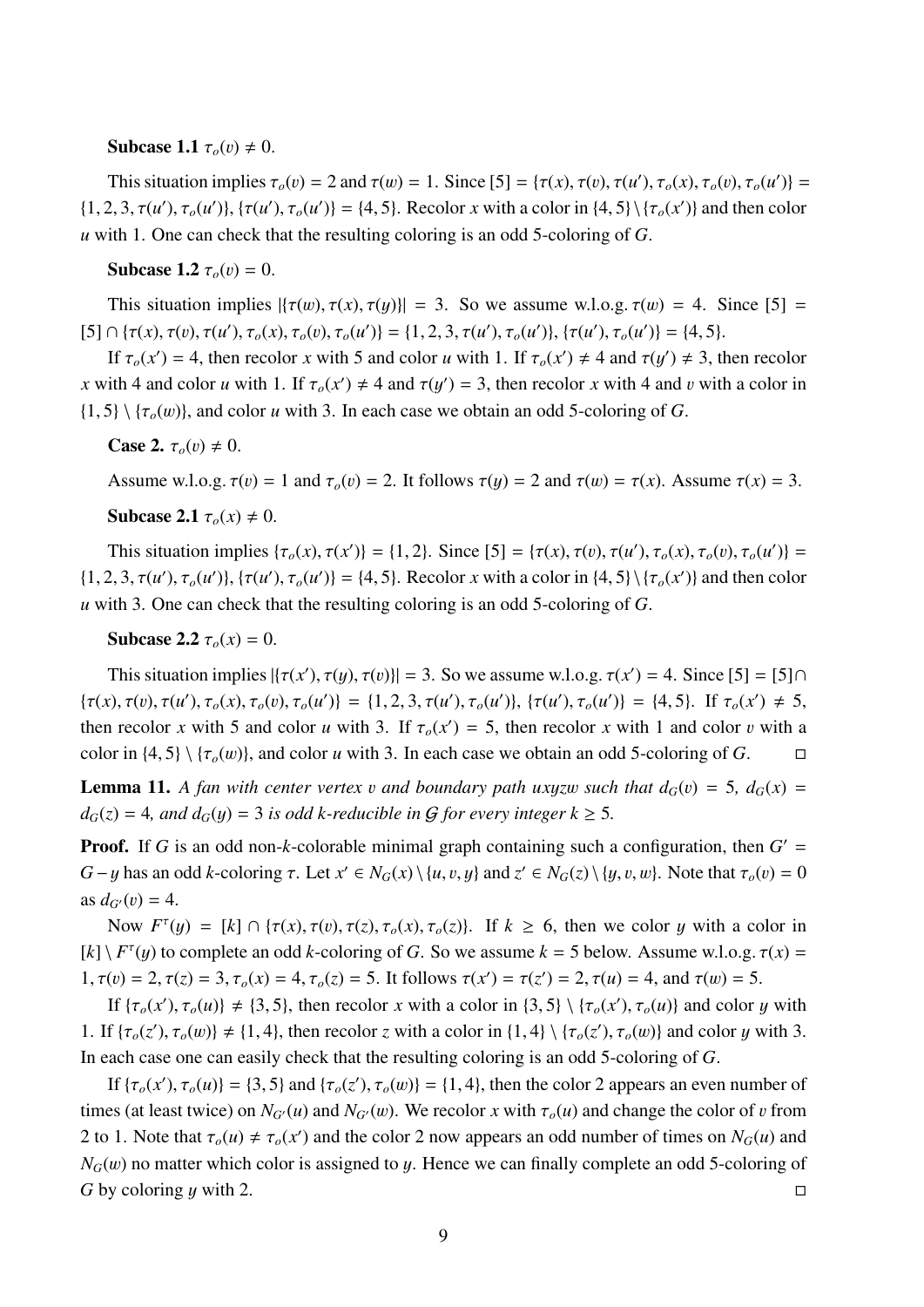### <span id="page-9-5"></span>4 Odd 5-colorabilities

Theorem 12. *Every outer-1-planar graph admits an odd 5-coloring.*

Proof. Suppose for a contradiction that there is an odd non-5-colorable minimal outer-1-planar graph *G*. By Lemma [2,](#page-2-1) *G* contains at least one configuration among ( $a$ [2](#page-2-1)),  $(b$ 2),  $(c$ 2), and  $(d$ 2). However,  $(a2)$  $(a2)$  $(a2)$ ,  $(b2)$  $(b2)$ ,  $(c2)$  $(c2)$ , and  $(d2)$  $(d2)$  are respectively odd 5-reducible by Lemma [4,](#page-5-1) [5,](#page-5-2) [6,](#page-6-1) and [8,](#page-6-2) a contradiction.

Theorem 13. *Every 2-boundary planar graph admits an odd 5-coloring.*

**Proof.** Suppose for a contradiction that there is an odd non-5-colorable minimal 2-boundary planar graph *G*.

If  $G \cong M$ , then  $\chi(G) \leq 3$  by the classic Brooks' theorem on vertex coloring. Since every vertex of *G* has odd degree, every proper coloring of *G* is an odd coloring. Hence  $\chi_o(G) \leq \chi(G) \leq 3$ , a contradiction.

If  $G \cong P$ , then assume  $V(f_{out}) = \{u_1, u_2, \dots, u_n\}$ ,  $V(f_{in}) = \{v_1, v_2, \dots, v_n\}$ ,  $N_G(v_1) = \{u_n, u_1, v_n, v_2\}$ ,  $N_G(v_n) = \{u_{n-1}, u_n, v_{n-1}, v_1\}$ , and  $N_G(v_i) = \{u_{i-1}, u_i, v_{i-1}, v_{i+1}\}$  for each  $i = 2, 3, ..., n-1$ . If *n* is even, we construct an odd 4-coloring  $\tau$  of *G* by letting  $\tau(u_i) = 1$ ,  $\tau(u_{i+1}) = 2$ ,  $\tau(v_i) = 3$ , and  $\tau(v_{i+1}) = 4$  for  $i = 1, 3, \ldots, n-1$ . If *n* is odd, we construct an odd 5-coloring  $\tau$  of *G* by letting  $\tau(u_i) = 4, \tau(u_{i+1}) = 5$ for  $i = 1, 3, ..., n - 4, n - 1, \tau(u_{n-2}) = 3, \tau(v_i) = 1, \tau(v_{i+1}) = 2$  for  $i = 1, 3, ..., n - 2$ , and  $\tau(v_n) = 3$ . Hence  $\chi_o(G) \leq 5$ , a contradiction.

It follows  $G \not\cong M$  and  $G \not\cong P$  and thus *G* contains at least one configuration among [\(a](#page-2-3)[3](#page-2-2)), [\(b](#page-2-4)3), [\(c](#page-2-5)[3](#page-2-2)), [\(d](#page-2-7)3), [\(e](#page-2-6)3), [\(f](#page-2-9)3), [\(g](#page-2-10)3), and [\(h](#page-2-8)3) by Lemma [3.](#page-2-2) However, [\(a](#page-2-3)3), [\(b](#page-2-4)3), (c3), (d3), (e3), (f3), (g3), and  $(h3)$  $(h3)$  $(h3)$  are respectively odd 5-reducible by Lemma [4,](#page-5-1) [5,](#page-5-2) [6,](#page-6-1) [7,](#page-6-0) [8,](#page-6-2) [9,](#page-7-0) [10,](#page-7-1) and [11,](#page-8-0) a contradiction.  $\Box$ 

## References

- <span id="page-9-6"></span>[1] O. V. Borodin and D. R. Woodall. Thirteen colouring numbers for outerplane graphs. *Bull. Inst. Comb. Appl.*, 14:87–100, 1995.
- <span id="page-9-2"></span>[2] Y. Caro, M. Petruševski, and R. Škrekovski. Remarks on odd colorings of graphs. *arXiv:2201.03608*, 2022.
- <span id="page-9-1"></span>[3] E.-K. Cho, I. Choi, H. Kwon, and B. Park. Odd coloring of sparse graphs and planar graphs. *arXiv:2202.11267*, 2022.
- <span id="page-9-0"></span>[4] D. W. Cranston. Odd colorings of sparse graphs. *arXiv:2201.01455*, 2022.
- <span id="page-9-3"></span>[5] D. W. Cranston, M. Lafferty, and Z.-X. Song. A note on odd colorings of 1-planar graphs. *arXiv:2202.02586*, 2022.
- <span id="page-9-4"></span>[6] R. B. Eggleton. Rectilinear drawings of graphs. *Utilitas Math.*, 29:149–172, 1986.